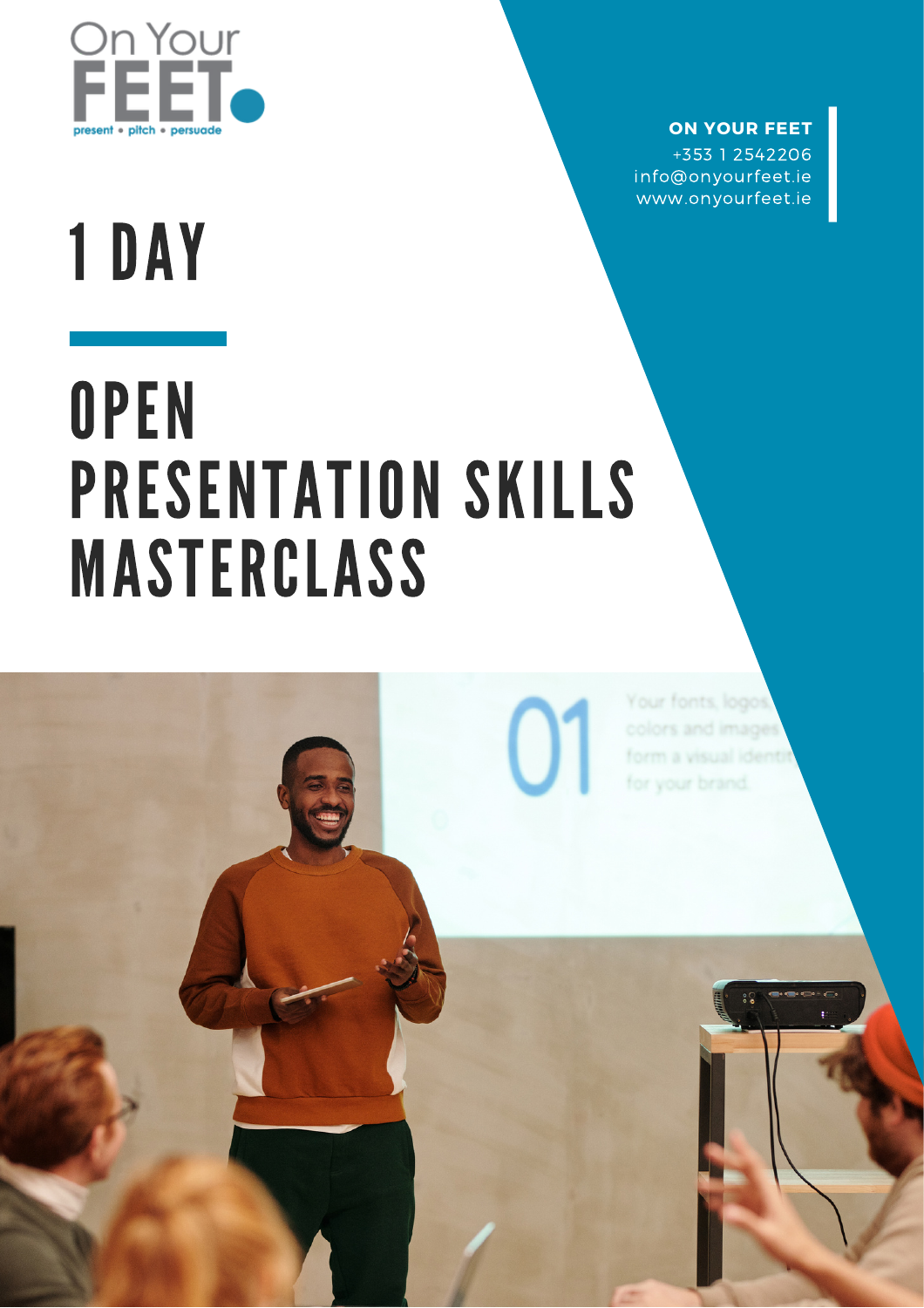### PROGRAMME OVERVIEW

We use the latest in video technology to engage with you **before** the day of the training.

This fast paced, highly interactive videoed masterclass focuses on getting you "on your feet" as often as we can, helping you bring your presentation skills to the next level.

While we do cover theory, we do it in a way that facilitates **learning by discovery**, making the content easier to digest and much more memorable.

### WHO WOULD BENEFIT

This programme is for those who wish to improve how they prepare for and deliver presentations.

While the focus is mainly on face to face presentations – the skills gained on this programme are relevant to any situation where you have to communicate verbally. This means that tools, techniques and skills are transferrable to help you to **communicate with added impact in any virtual or face-to-face communications.**

It is suitable for those who already have some experience presenting but want to bring their skills to the next level.

Although this is a group event, we make it personal to each attendee.

Before attending the masterclass we send you a link to our video platform. Through this platform, you have the opportunity to answer some short questions which helps us to get a better idea of your needs.

This means that even though it is a group event, the facilitator can focus on the individual needs of each trainee so that they can get the most from the programme.

### THE AIM OF THE PROGRAMME

At the end of this 1 day programme, you will have gained tools to help you in your preparation, but more significantly will have been given personalised feedback to help you improve your performance.



I LIKED HOW MUCH WE WERE ON OUR FEET AND ALL PARTICIPATED EQUALLY, BY THE END OF THE DAY I WAS MUCH MORE COMFORTABLE SPEAKING IN FRONT OF EVERYONE.



1 DAY OPEN PRESENTATION SKILLS **MASTERCLASS**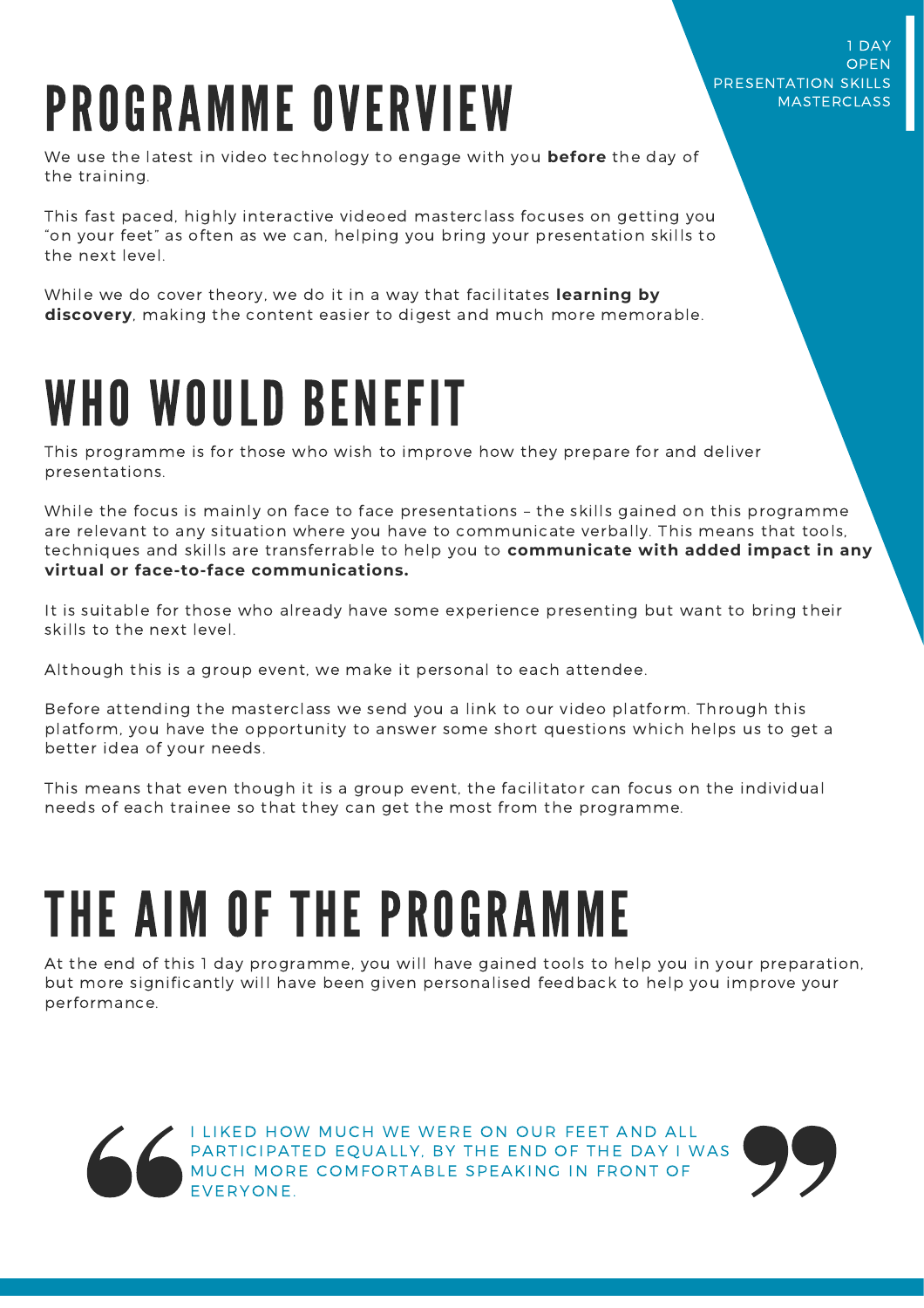## PROGRAMME OBJECTIVES

### PRESENTATION SKILLS MASTERCLASS

1 DAY **OPEN** 

On completion of this 1 day programme, you will know how to:

- $\bullet$  Implement a simple 3-step matrix to prepare for success
- Identify and enhance your own natural style
- Use the SSS of presenting
- Use body language effectively
- Maximise vocal and visual impact
- **C** Engage and connect with an audience
- Control nerves
- **Present with increased self-confidence**
- 8 ways to open and 8 ways to close
- Understand PowerPoint best practice

While there is an overall atmosphere of fun there is also a serious amount of learning taking place. In order to strike the best balance between personal attention and **supportive group dynamics**, we limit the number of attendees to **8**.

### METHODOLOGY

This programme is participatory, fast-moving and will have you up on your feet, more than once. Our focus is on you learning through discovery rather than "lecture-style" delivery.



You are asked a few short questions via video to help build awareness around your current skillset.



You will present twice to video, once in the morning and again towards the end of the day.



You will receive 1 to 1 brief feedback, in a separate room, on your presentation style with very specific guidance on how to improve.



Flip charts will be used for brainstorming and gathering ideas.



There will be opportunities for you to contribute formally and ad hoc.



Individual reflection time.



You will be split into small groups to allow you to discuss topics at certain points during the day.



THANK YOU, I THORUGHLY ENJOYED THIS. ALTHOUGH I DO PRESENT ON A REGULAR BASIS I STILL TOOK A LOT AWAY AND FEEL MORE ENERGISED TO PRESENT GOING FORWARD.